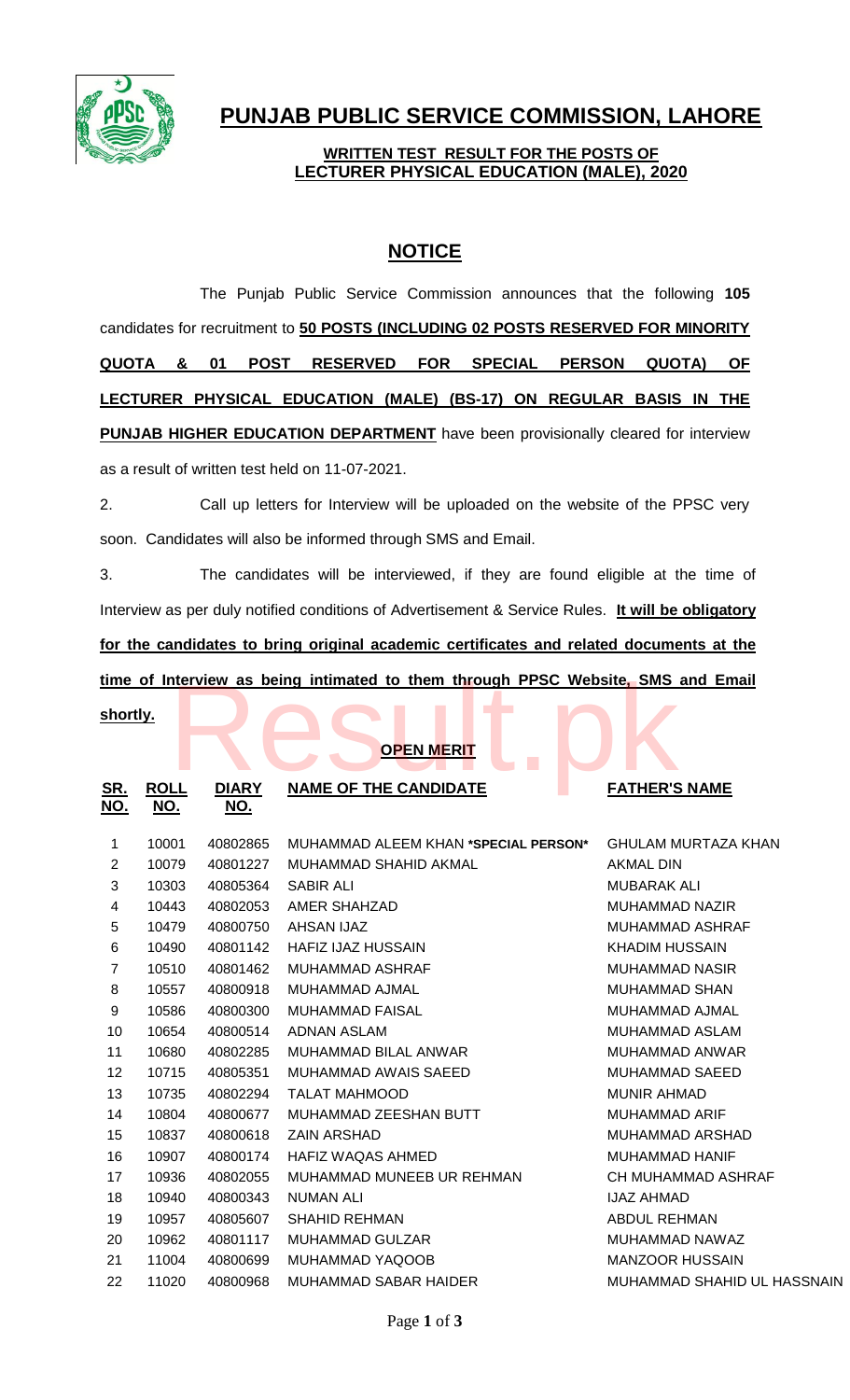| 23 | 11109 | 40805410 | UMER RIAZ                     | <b>MOHAMMAD RIAZ</b>          |
|----|-------|----------|-------------------------------|-------------------------------|
| 24 | 11120 | 40804181 | <b>MUBEEN AHMED</b>           | <b>SAIF ULLAH</b>             |
| 25 | 11140 | 40801186 | ASIF MEHMOOD KHAN             | RASHEED AHMAD KHAN            |
| 26 | 11184 | 40804148 | ABDUL QAYYUM                  | <b>ABDUR RAHMAN</b>           |
| 27 | 11189 | 40803447 | RASHID HAFEEZ                 | ABDUL HAFEEZ                  |
| 28 | 11237 | 40803979 | <b>MUHAMMAD ZAIN</b>          | MUHAMMAD ZAFAR                |
| 29 | 11294 | 40805561 | MUHAMMAD IMRAN                | MUHAMMAD KHALID JAVAID        |
| 30 | 11334 | 40803336 | MUHAMMAD TARIQ ZIA            | MUHAMMAD MAQBOOL ZIA          |
| 31 | 11365 | 40801667 | MUHAMMAD USMAN KHAN           | MUHAMMAD ISHFAQ KHAN          |
| 32 | 11448 | 40800241 | NAVEED UL HASSAN              | <b>NAZIR AHMAD</b>            |
| 33 | 11466 | 40804015 | HAFIZ SHEHBAZ ALI             | ABDUL KARIM                   |
| 34 |       |          | MUHAMMAD SHOAIB               | <b>EHSAN ULLAH</b>            |
|    | 11478 | 40803501 |                               |                               |
| 35 | 11487 | 40801412 | NEMATULLAH                    | MUHAMMAD MURTAZA              |
| 36 | 11506 | 40801624 | MUHAMMAD HASSAN               | <b>NIGAH HUSSAIN</b>          |
| 37 | 11618 | 40803135 | MUHAMMAD UMAIR                | <b>JAFAR HUSSAIN</b>          |
| 38 | 11629 | 40800233 | RANA ADIL HAFEEZ              | RANA MUHAMMAD HAFEEZ          |
| 39 | 11652 | 40803420 | SHAHID NAWAZ                  | MUHAMMAD NAWAZ                |
| 40 | 20021 | 40803313 | <b>ZAHEER ABASS</b>           | <b>SAIN KHAN</b>              |
| 41 | 20046 | 40802105 | <b>IMDAD HUSSAIN</b>          | <b>MUHAMMAD HUSSAIN</b>       |
| 42 | 20067 | 40803209 | MUJTABA UL HASSAN             | <b>MALIK MUHAMMAD TUFAIL</b>  |
| 43 | 20080 | 40802906 | AKHLAQ AHMED                  | <b>WALYYAT HUSSAIN</b>        |
| 44 | 20104 | 40801944 | SAKANDAR HAYAT KHAN           | MUHAMMAD AFZAL KHAN           |
| 45 | 20309 | 40801268 | NAQASH AHMED                  | <b>LAL HUSSAIN</b>            |
| 46 | 20360 | 40803352 | AHMAD FRAZ LIAQUAT            | <b>LIAQUAT ALI</b>            |
| 47 | 20470 | 40805815 | <b>SHAKEEL AKBAR</b>          | <b>GHULAM SHABBIR</b>         |
| 48 | 20529 | 40803806 | MUHAMMAD HAMZA                | AZHAR JAVED                   |
| 49 | 20559 | 40800391 | <b>WAQAS HUSSAIN</b>          | <b>GHULAM HUSSAIN</b>         |
| 50 | 30030 | 40802497 | <b>MAZHAR MEHDI</b>           | AZHAR HUSSAIN SHAH            |
| 51 | 30065 | 40800695 | MUHAMMAD FAWAD YASIN          | <b>MUHAMMAD YASIN</b>         |
| 52 | 30296 | 40802200 | MUHAMMAD ZAHID RAFIQ          | <b>MUHAMMAD RAFIQ</b>         |
| 53 | 30304 | 40802432 | <b>ZEESHAN NAZEER</b>         | <b>NAZEER KHAN</b>            |
| 54 | 30315 | 40802606 | <b>MUHAMMAD KALEEM SERWER</b> | <b>MUHAMMAD SERWER</b>        |
| 55 | 30327 | 40800051 | <b>IMRAN AYYUB</b>            | <b>AYUB HUSSAIN</b>           |
| 56 | 30371 | 40800588 | <b>IMRAN KHAN</b>             | <b>ABDULLAH KHAN</b>          |
| 57 | 30403 | 40800010 | TANVEER UL HASSAN             | <b>GHULAM AKBAR KHAN</b>      |
| 58 | 30579 | 40802373 | MUHAMMAD KASHIF HAMEED        | MUHAMMAD ABDUL HAMEED         |
| 59 | 30614 | 40800504 | MUHAMMAD IRFAN SHAH           | <b>GHULAM ABBAS SHAH</b>      |
|    |       | 40800005 | MUHAMMAD ASHRAF KHAN          |                               |
| 60 | 30626 |          |                               | <b>JUMMA KHAN</b>             |
| 61 | 30664 | 40801545 | SHABIR AHMAD                  | <b>MANZOOR ILAHI</b>          |
| 62 | 30682 | 40800049 | <b>FAISAL BASHIR</b>          | <b>BASHIR AHMAD</b>           |
| 63 | 30691 | 40801848 | MUHAMMAD SALEEM               | ABDUL MAJEED                  |
| 64 | 30820 | 40801283 | <b>JUNAID AHMAD</b>           | MUHAMMAD AJMAL                |
| 65 | 30891 | 40803407 | MUHAMMAD NADEEM               | MUHAMMAD RAMZAN               |
| 66 | 30931 | 40804395 | AHMAD MAHMOOD AKBAR           | AHMAD ALI NAZAR               |
| 67 | 31009 | 40802563 | MUHAMMAD ARSLAN ABBAS         | <b>NAZIR HUSSAIN KHAN</b>     |
| 68 | 31073 | 40800028 | <b>JAHANGIR GHAFFAR</b>       | <b>ABDUL GHAFFAR</b>          |
| 69 | 31119 | 40800469 | MUHAMMAD ZAHID MAHMOOD        | MAHMOOD AHMAD                 |
| 70 | 40030 | 40800148 | <b>MUHAMMAD TASLEEM</b>       | SHAFIQ AHMAD                  |
| 71 | 40125 | 40804057 | MUHAMMAD SAJID JAVEED         | <b>MUHAMMAD ARIF</b>          |
| 72 | 40308 | 40804550 | <b>SAGHEER AHMAD</b>          | <b>KARAM HUSSAIN</b>          |
| 73 | 40393 | 40800422 | <b>ALI SHER</b>               | <b>MUHAMMAD ASGHER KHALID</b> |
| 74 | 40435 | 40802326 | <b>MUHAMMAD IMRAN</b>         | NEMAT ALI                     |
| 75 | 40514 | 40800605 | <b>MUHAMMAD AAMIR</b>         | MAQBOOL AHMAD                 |
| 76 | 40534 | 40802845 | <b>MUHAMMAD SAJJAD</b>        | <b>ALLAH JIWAYA</b>           |
| 77 | 40559 | 40801195 | <b>MUHAMMAD ASRAR</b>         | <b>MUHAMMAD ANWAR</b>         |
| 78 | 40611 | 40802438 | MOAZZAM ALI                   | <b>NAZIR AHMAD</b>            |
| 79 | 40718 | 40802062 | <b>KASHIF MUSHTAQ</b>         | <b>MUSHTAQ FARID</b>          |
| 80 | 50076 | 40805306 | <b>ASIF HUSSAIN</b>           | JAAM MUHAMMAD MUSA            |
| 81 | 50125 | 40800592 | NADEEM RAZZAQ                 | ABDUL RAZZAQ                  |
|    |       |          |                               |                               |